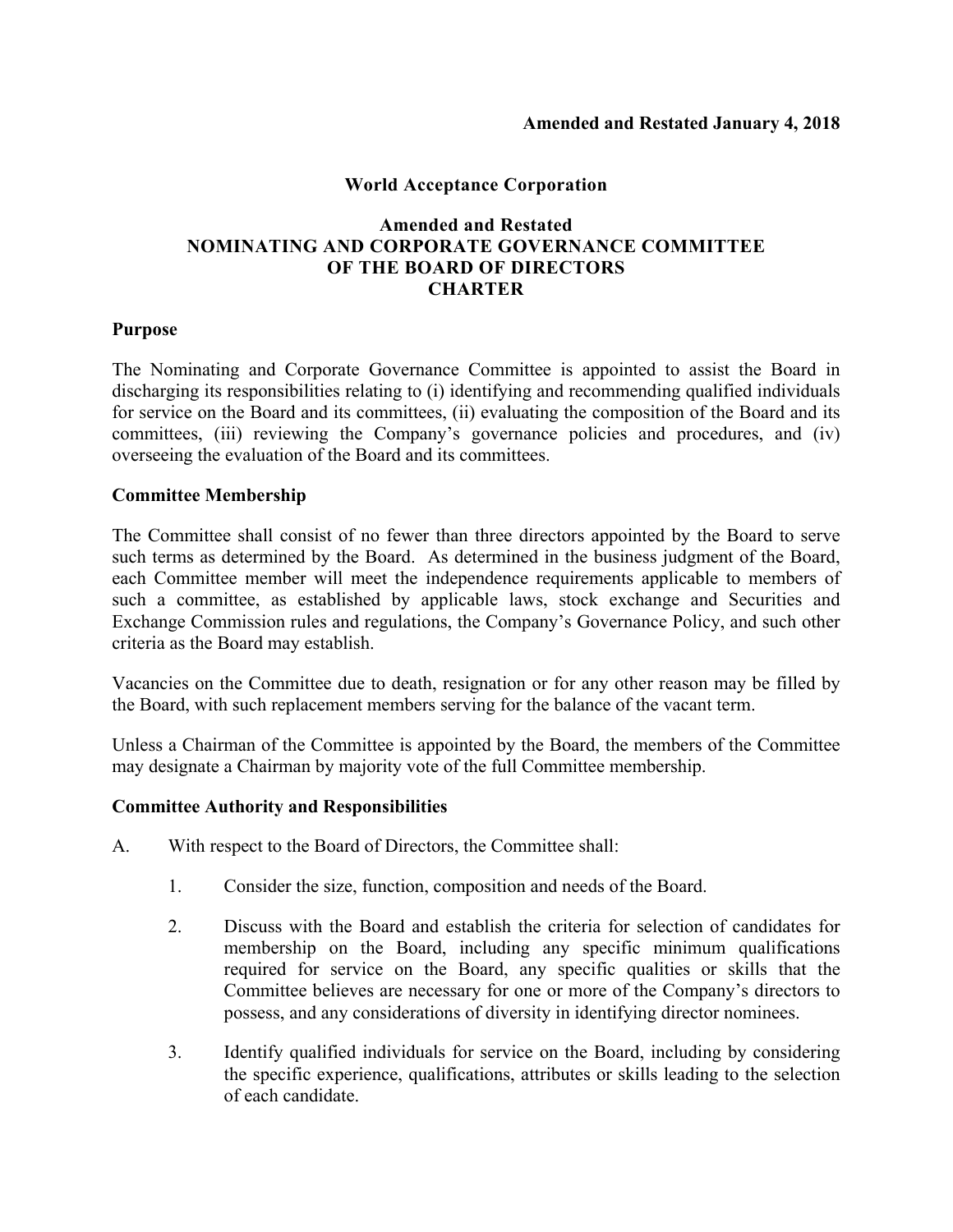- 4. Review candidates for election as director.
- 5. Oversee the search for individuals qualified to become members of the Board, including by evaluating persons suggested by shareholders or others, and supervise appropriate inquiries into the backgrounds and qualifications of possible candidates.
- 6. Recommend to the Board nominees to fill vacancies between annual meetings of shareholders and recommend to the Board the list of nominees for whose election proxies are to be solicited and voted at each annual meeting of shareholders.
- 7. Conduct a periodic review of both management and nonmanagement director performance and work with the Chairman of the Board and Chief Executive Officer of the Company to remedy any unsatisfactory performance.
- B. With respect to the committees of the Board of Directors, the Committee shall:
	- 1. Monitor and make recommendations to the Board with respect to the functions of the various committees of the Board.
	- 2. Make recommendations to the Board with respect to the membership of the various committees of the Board including, but not limited to, the membership of the Audit and Compliance Committee and the membership of the Compensation and Stock Option Committee.
- C. With respect to management succession, the Committee shall:
	- 1. Review management succession plans with the Chief Executive Officer.
	- 2. Select and present to the Board the names of persons to be considered as successor to the Chief Executive Officer, the President, and such other senior executive officers as the Committee may deem appropriate.
	- 3. Report to the Board any concerns or issues that might indicate that organizational strengths are not equal to the requirements of the Company's long-range goals.
- D. With respect to other duties, Committee shall:
	- 1. Consider matters of corporate governance.
	- 2. Periodically review and reassess the adequacy of the Company's corporate Governance Policy and Code of Business Conduct and Ethics and recommend any proposed changes to the Board for approval.
	- 3. Review issues with respect to the structure of the meetings of the Board of Directors and the matters to be considered by the Board.